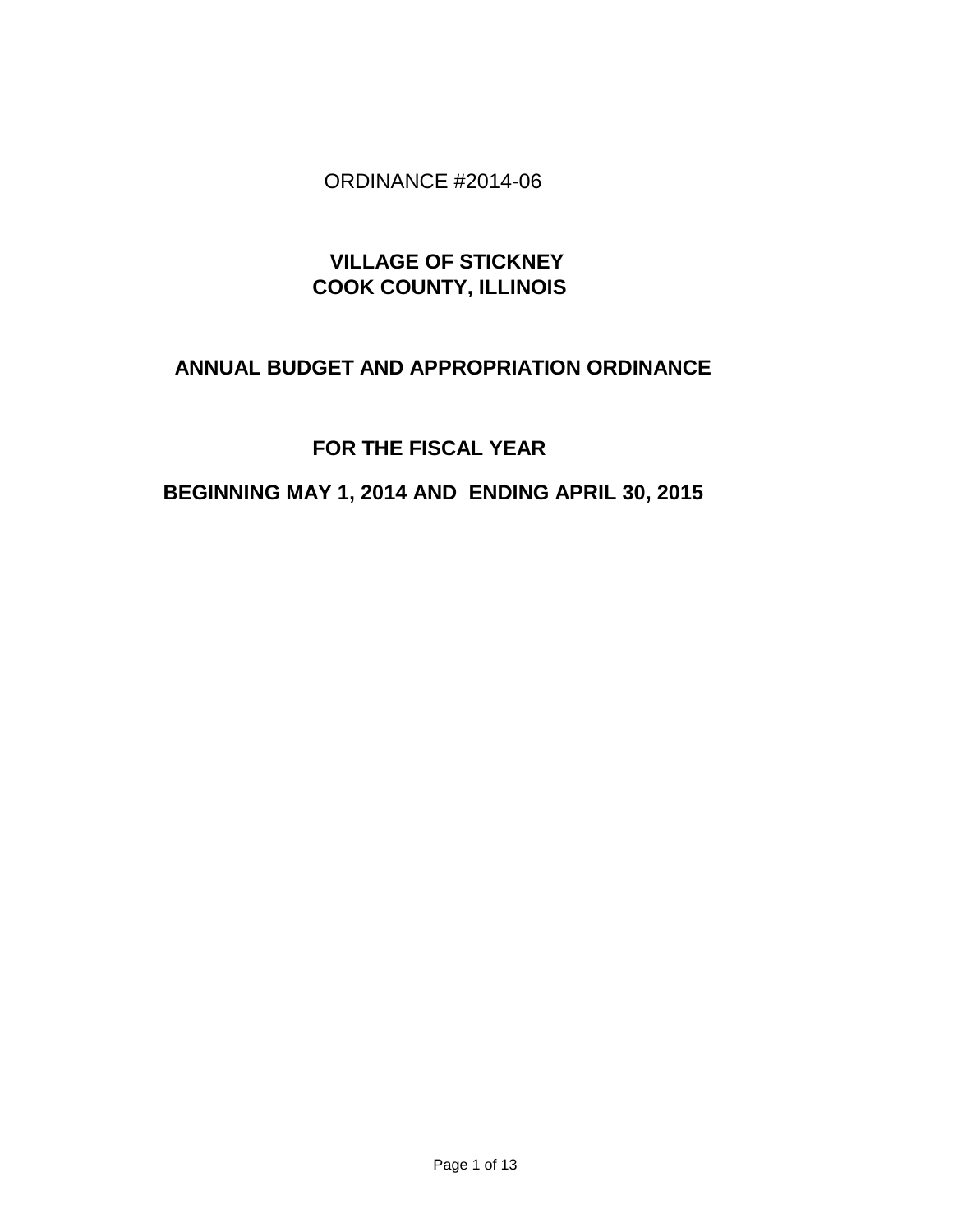### VILLAGE OF STICKNEY COOK COUNTY, ILLINOIS ANNUAL BUDGET AND APPROPRIATION ORDINANCE FOR THE FISCAL YEAR BEGINNING MAY 1, 2014 AND ENDING APRIL 30, 2015

BE IT ORDAINED by the President and Board of Trustees of the Village of Stickney, Cook County, Illinois, as follows:

SECTION 1. That the following sums, or as much thereof as may be authorized by law, be and the same is hereby appropriated to pay all necessary expenses and liabilities of the Village of Stickney, Cook County, Illinois. for the objects and purposes hereinafter stated for the fiscal year beginning May 1, 2014 and ending April 30, 2015.

#### **GENERAL FUND**

#### **EXECUTIVE AND LEGISLATIVE DEPARTMENT**

| 1.1  | Salary of Village President                                  | \$            | 21,500.00  |
|------|--------------------------------------------------------------|---------------|------------|
| 1.2  | Salaries of Village Trustees                                 |               | 43,200.00  |
| 1.3  | Salary of Liquor Commissioner                                |               | 3,500.00   |
|      |                                                              | $\sqrt[6]{3}$ | 68,200.00  |
|      |                                                              |               |            |
|      | <b>ADMINISTRATIVE DEPARTMENT</b>                             |               |            |
| 2.1  | Salary of Village Clerk                                      | \$            | 17,000.00  |
| 2.2  | Salary of Village Treasurer/Collector-partial                |               | 45,000.00  |
| 2.4  | Salary of office clerks-partial                              |               | 58,000.00  |
| 2.5  | Salary of building inspector                                 |               | 30,750.00  |
| 2.6  | Compensation of elecrical inspector                          |               | 7,200.00   |
| 2.7  | Compensation of three (3) Fire and Police Commission members |               | 6,000.00   |
| 2.8  | Expenses of Board of Fire and Police Commision               |               | 6,000.00   |
| 2.9  | Expenses for postage, stationery and supplies                |               | 11,000.00  |
| 2.10 | Purchase of license supplies                                 |               | 7,000.00   |
| 2.11 | IL Municipal League-membership and expenses                  |               | 2,000.00   |
| 2.12 | Printing and publishing                                      |               | 9,500.00   |
| 2.13 | Cost of preparing and publishing finanacial statements       |               | 1,800.00   |
| 2.14 | Employee insurance                                           |               | 10,500.00  |
| 2.15 | Computer maintenance and services                            |               | 22,000.00  |
| 2.16 | Expenses of Zoning Board of Appeals                          |               | 2,000.00   |
| 2.17 | Revision and recodification of ordinances                    |               | 5,000.00   |
| 2.19 | Plumbing inspection services                                 |               | 3,200.00   |
| 2.22 | W.C.M.C.-membership and expenses                             |               | 12,000.00  |
| 2.23 | <b>Salary Safety Committee</b>                               |               | 18,000.00  |
|      |                                                              | \$            | 273,950.00 |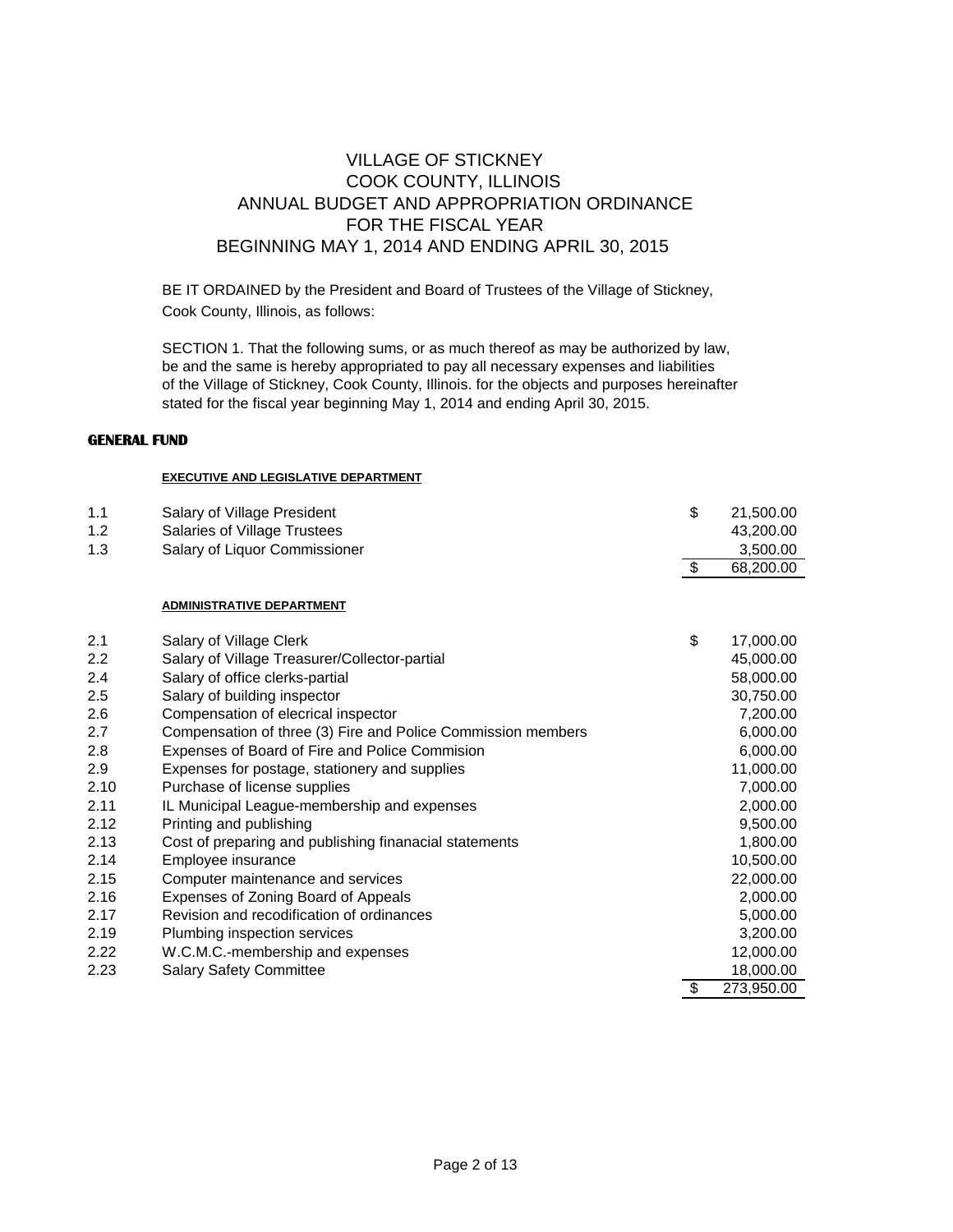#### **PROFESSIONAL SERVICES**

| 3.1  | Retainer for Attorney for Village                     | \$<br>6,000.00     |
|------|-------------------------------------------------------|--------------------|
| 3.2  | Legal services other than retainer                    | 200,000.00         |
| 3.3  | Village Prosecutor                                    | 21,600.00          |
| 3.4  | Other professional fees                               | 6,000.00           |
| 3.5  | <b>Engineering services</b>                           | 6,000.00           |
| 3.6  | Lobbyist                                              | 18,000.00          |
|      |                                                       | \$<br>257,600.00   |
|      | <b>POLICE DEPARTMENT</b>                              |                    |
| 4.1  | Salary of Chief of Police                             | \$<br>103,600.00   |
| 4.2  | Salary of Deputy Police Chief                         | 88,700.00          |
| 4.4  | Salaries of Sergeants of Police                       | 272,000.00         |
| 4.5  | Salaries of Patrolmen                                 | 810,000.00         |
| 4.6  | Salaries of special police duties                     | 160,000.00         |
| 4.7  | Salaries of Radio Clerks                              | 257,000.00         |
| 4.8  | Salary of Ordinance Control Officer                   | 32,000.00          |
| 4.9  | Cost of maintaining motor equipment                   | 36,000.00          |
| 4.10 | Cost of maintaining communication equipment           | 25,000.00          |
| 4.11 | Expenses for stationery, printing and office supplies | 6,500.00           |
| 4.12 | Operating expenses, equipment and supplies            | 25,000.00          |
| 4.13 | Motor fuel cost                                       | 70,000.00          |
| 4.14 | Education and training costs                          | 20,000.00          |
| 4.15 | Employee insurance                                    | 335,000.00         |
| 4.16 | Maintenance of gun range                              | 3,000.00           |
| 4.17 | Clothing allowance                                    | 17,650.00          |
| 4.18 | Adjudication                                          | 54,400.00          |
| 4.19 | Computer maintenance and services                     | 18,000.00          |
| 4.20 | Animal control contractual service                    | 1,000.00           |
| 4.21 | Adjudication Hearing Officer                          | 8,400.00           |
| 4.22 | Police Officers' holiday pay                          | 85,000.00          |
| 4.23 | Salary of Police Corporal                             | 2,200.00           |
| 4.26 | Leads Supervisor                                      | 1,800.00           |
|      |                                                       | \$<br>2,432,250.00 |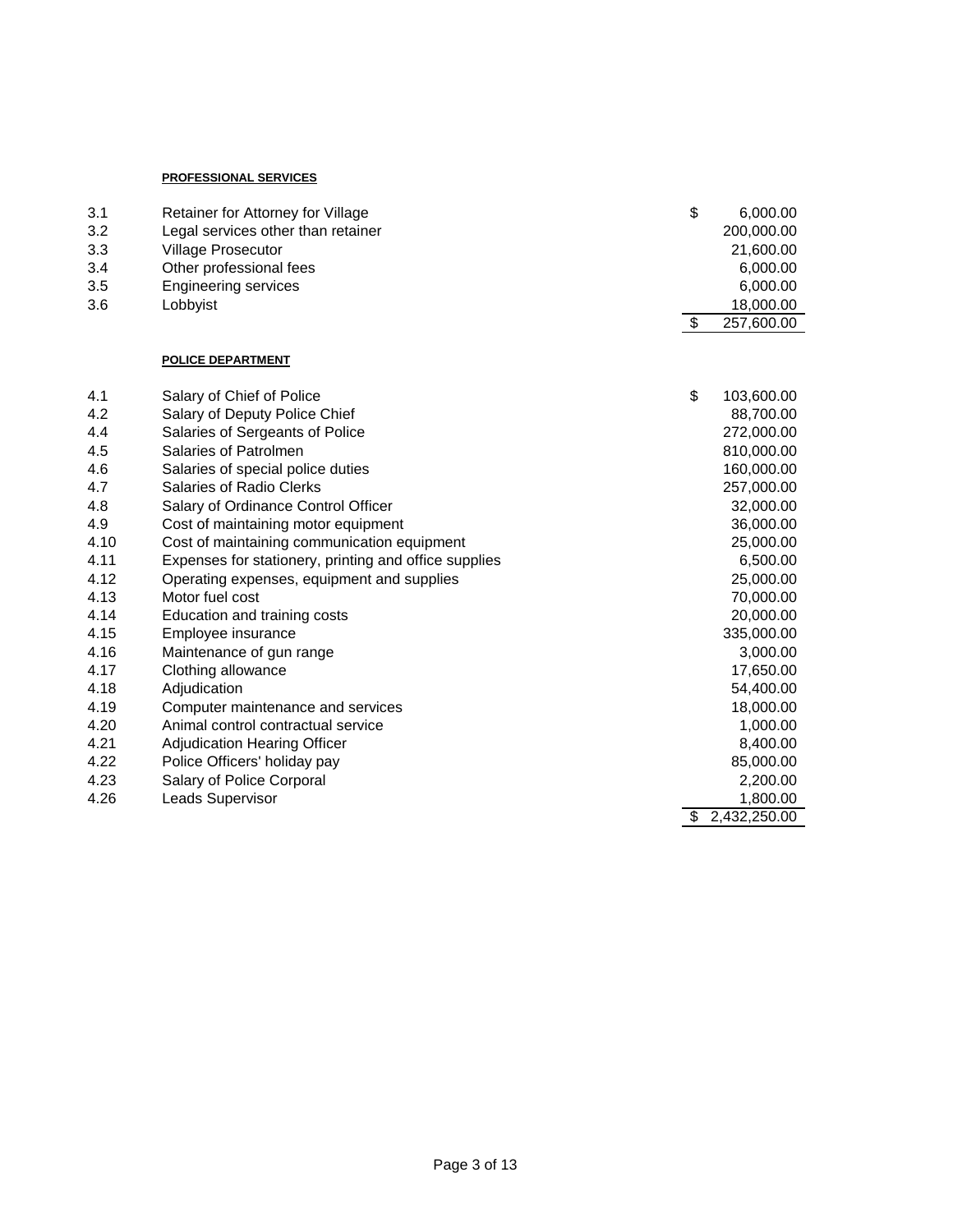#### **FIRE DEPARTMENT**

| 5.1  | Salary of Fire Chief                                                | \$                               | 68,500.00    |
|------|---------------------------------------------------------------------|----------------------------------|--------------|
| 5.2  | Salaries of firemen                                                 |                                  | 955,000.00   |
| 5.3  | Salaries of fire inspectors                                         |                                  | 36,000.00    |
| 5.4  | <b>MABAS Division XI Dues</b>                                       |                                  | 10,000.00    |
| 5.5  | Expense of stationery, printing and office supplies                 |                                  | 5,000.00     |
| 5.6  | Motor fuel cost                                                     |                                  | 20,000.00    |
| 5.7  | Repair & maintenance of motor equipment                             |                                  | 30,000.00    |
| 5.8  | Cost of maintaining communication equipment                         |                                  | 12,000.00    |
| 5.9  | Cost of operating supplies                                          |                                  | 24,000.00    |
| 5.10 | Education and training costs                                        |                                  | 12,000.00    |
| 5.11 | Purchase of fire fighting clothing                                  |                                  | 28,000.00    |
| 5.12 | Purchase of operating equipment                                     |                                  | 24,000.00    |
| 5.13 | Emergency vehicle priority system                                   |                                  | 1,000.00     |
| 5.14 | Medical examinations                                                |                                  | 12,000.00    |
| 5.15 | Computer maintenance and services                                   |                                  | 15,000.00    |
| 5.16 | Ambulance billing services                                          |                                  | 12,000.00    |
| 5.17 | Purchase of breathing apparatus                                     |                                  | 8,000.00     |
| 5.18 | Grant - Equipment                                                   |                                  | 50,000.00    |
| 5.19 | Employee insurance                                                  |                                  | 22,500.00    |
|      |                                                                     | $\boldsymbol{\theta}$            | 1,345,000.00 |
|      |                                                                     |                                  |              |
|      | <b>PUBLIC WORKS DEPARTMENT</b>                                      |                                  |              |
| 6.1  | Salary of Village Supervisor-partial                                | \$                               | 45,000.00    |
| 6.2  | Office supplies                                                     |                                  | 1,000.00     |
| 6.3  | Cost of material-repairing streets                                  |                                  | 10,000.00    |
| 6.4  | Cost of material-repairing alleys                                   |                                  | 5,000.00     |
| 6.5  | Cost of repairing-public walks                                      |                                  | 10,000.00    |
| 6.6  | Cost of repairing-public walks 50/50 curbing and A.D.A requirements |                                  | 17,000.00    |
| 6.7  | Cost of-trimming and removal of trees                               |                                  | 80,000.00    |
| 6.8  | Repair and maintenance-motorized equipment                          |                                  | 28,000.00    |
| 6.9  | Sweeper lease payment                                               |                                  | 37,120.00    |
| 6.10 | Computer maintenance and services                                   |                                  | 3,000.00     |
| 6.11 | Purchase of traffic regulations and street signs                    |                                  | 10,000.00    |
| 6.12 | Cost of material-street snow removal                                |                                  | 5,000.00     |
| 6.13 | Purchase of maintenance supplies                                    |                                  | 5,000.00     |
| 6.14 | Purchase and repair of maintenance equipment                        |                                  | 10,000.00    |
| 6.15 | Payment of energy maintenance and repair of alley and street lights |                                  | 85,000.00    |
|      |                                                                     | $\overline{\boldsymbol{\theta}}$ | 351,120.00   |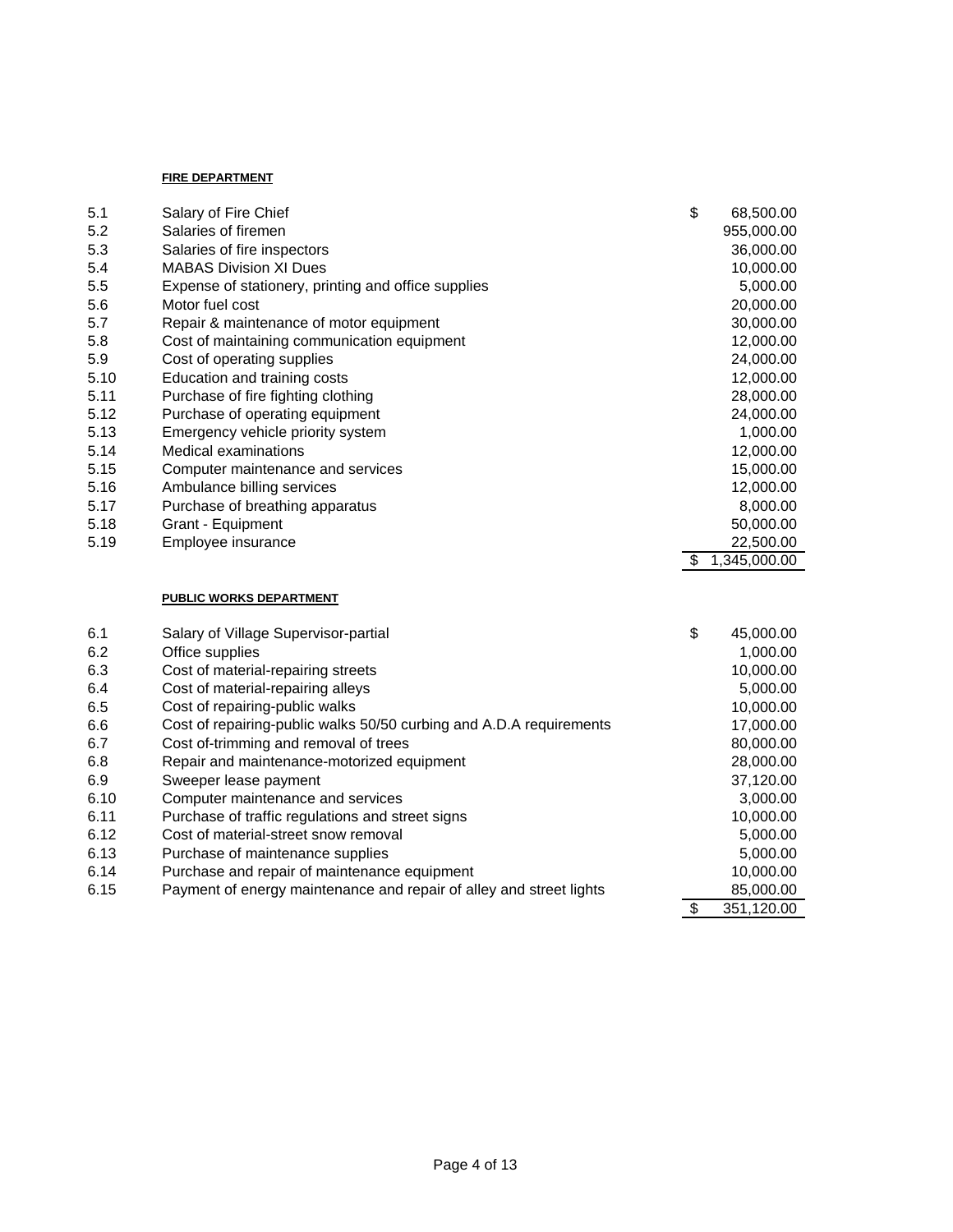#### **PUBLIC BUILDINGS AND GROUNDS**

| 7.1<br>7.2<br>7.3 | <b>Janitorial Services</b><br>Heating/Electric-Village Hall<br>Telephone services | \$                      | 24,000.00<br>10,000.00<br>66,000.00 |
|-------------------|-----------------------------------------------------------------------------------|-------------------------|-------------------------------------|
| 7.5               | Maintenance and repair of building                                                |                         | 75,000.00                           |
| 7.6               | Purchase of supplies                                                              |                         | 8,000.00                            |
| 7.7               | Security and fire systems                                                         |                         | 22,000.00                           |
|                   |                                                                                   | $\sqrt[6]{\frac{1}{2}}$ | 205,000.00                          |
|                   | <b>MISCELLANOUS</b>                                                               |                         |                                     |
| 8.1               | Contingencies                                                                     | \$                      | 25,000.00                           |
|                   | <b>SANITATION DEPARTMENT</b>                                                      |                         |                                     |
| 9.1               | Salaries of employees                                                             | \$                      | 385,000.00                          |
| 9.2               | Cost of maintenance and repair-motorized equipment                                |                         | 65,000.00                           |
| 9.3               | Motor fuel purchase                                                               |                         | 36,000.00                           |
| 9.4               | Purchase of materials and supplies                                                |                         | 3,500.00                            |
| 9.6               | Uniforms                                                                          |                         | 13,000.00                           |
| 9.7               | Employee insurance                                                                |                         | 113,000.00                          |
| 9.8               | Medical examinations                                                              |                         | 2,500.00                            |
| 9.10              | Purchase of containers and recycling bins                                         |                         | 18,000.00                           |
|                   |                                                                                   | \$                      | 636,000.00                          |
|                   | <b>INSURANCE</b>                                                                  |                         |                                     |
| 10.1              | Insurance                                                                         | \$                      | 216,000.00                          |
|                   | <b>AUDITING</b>                                                                   |                         |                                     |
| 11.1              | Auditing services                                                                 | \$                      | 20,000.00                           |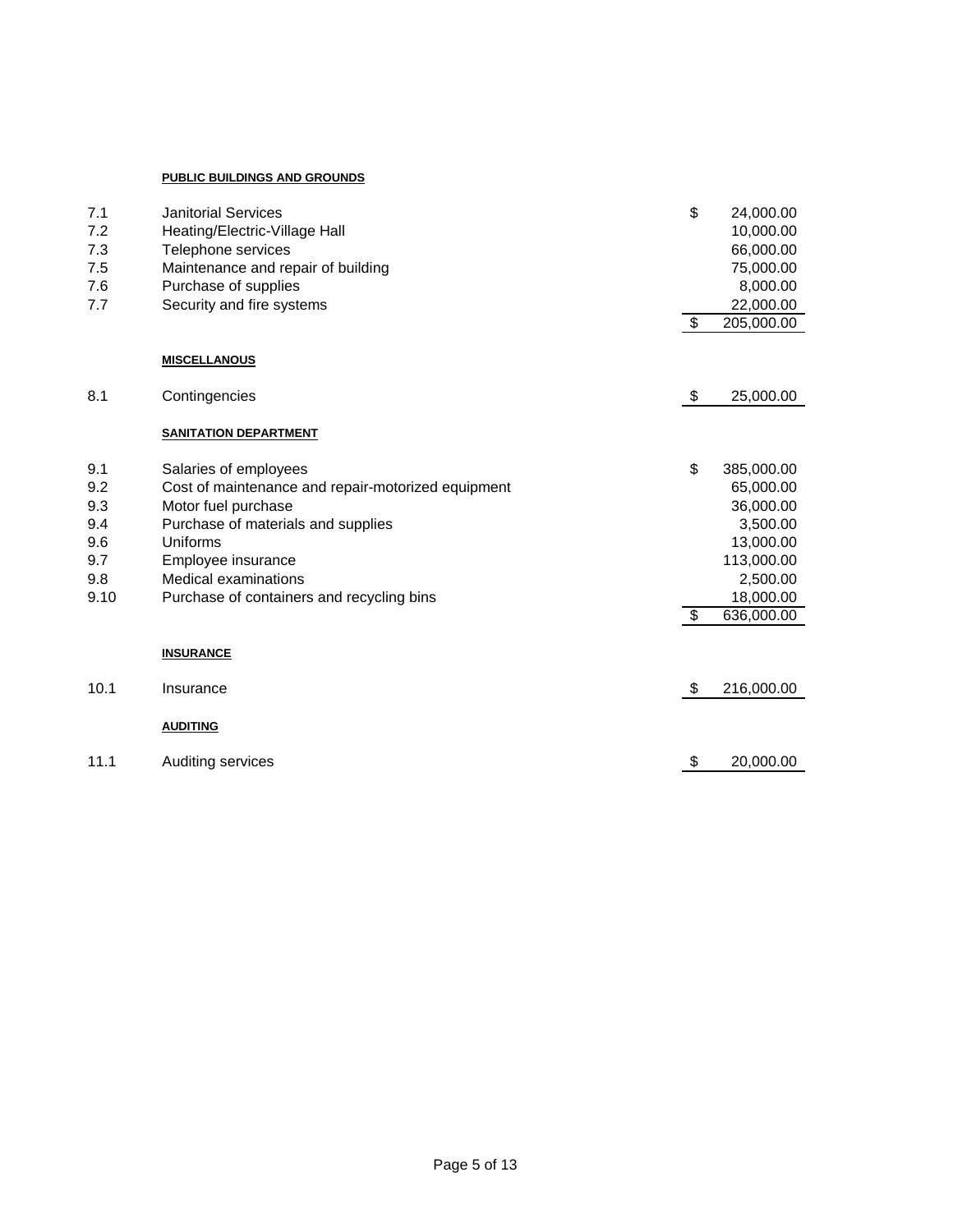#### **MUNICIPAL RETIREMENT**

| 12.1  | Municipal retirement                        | \$                      | 115,000.00   |
|-------|---------------------------------------------|-------------------------|--------------|
| 12.2  | FICA and medicare                           |                         | 178,000.00   |
| 12.3  | Unemployment taxes                          |                         | 35,000.00    |
|       |                                             | $\overline{\mathbf{3}}$ | 328,000.00   |
|       | <b>CONTRIBUTIONS TO POLICE PENSION FUND</b> |                         |              |
| 14.1  | Real estate taxes                           | \$                      | 612,000.00   |
|       | <b>PARKS &amp; RECREATION</b>               |                         |              |
| 17.1  | Salaries-Parks & Recreation                 | \$                      | 15,000.00    |
| 17.3  | <b>Stickney Recreation Center</b>           |                         | 25,000.00    |
| 17.4  | Maintenance & Supplies                      |                         | 25,000.00    |
| 17.5  | Activities                                  |                         | 20,000.00    |
| 17.6  | Equipment                                   |                         | 10,000.00    |
| 17.7  | <b>Stickney Baseball Association</b>        |                         | 2,500.00     |
| 17.8  | <b>Stickney Golden Agers</b>                |                         | 1,500.00     |
| 17.9  | <b>Stickney Senior Citizens</b>             |                         | 1,500.00     |
| 17.10 | <b>Transfer to Family Day</b>               |                         | 10,000.00    |
| 17.12 | <b>Stickney Youth Football</b>              |                         | 2,500.00     |
|       |                                             | \$                      | 113,000.00   |
|       | TRANSFER TO CAPITAL PROJECTS FUND           |                         |              |
| 18.1  | Transfer to Capital Projects Fund           | \$                      | 75,000.00    |
|       |                                             |                         |              |
|       |                                             | \$                      | 6,958,120.00 |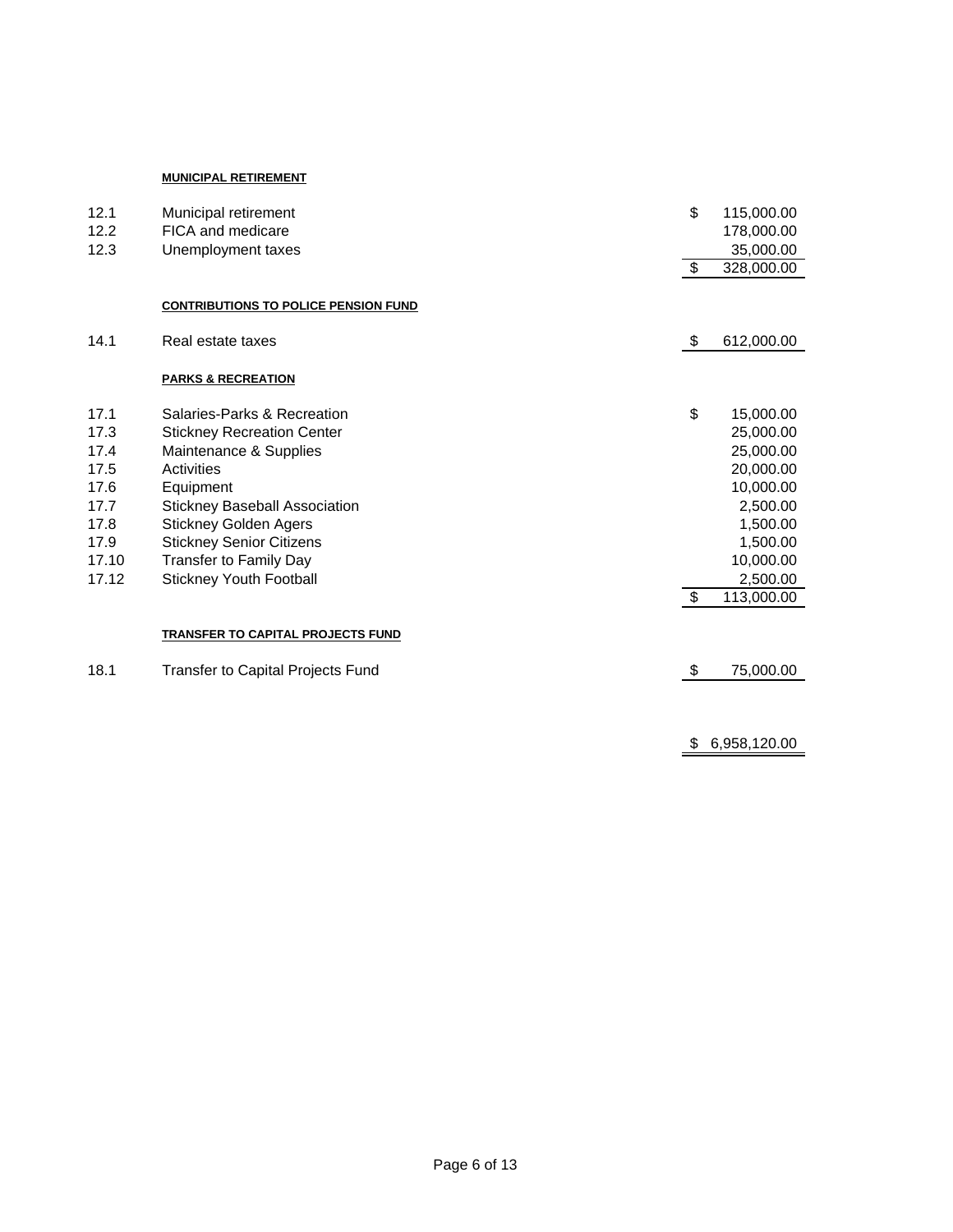### **WATER FUND**

| 13.1  | Purchase of water                                 | \$<br>2,325,000.00 |
|-------|---------------------------------------------------|--------------------|
| 13.2  | Electric power at reservoir                       | 38,000.00          |
| 13.3  | Purchase of meters & system                       | 40,000.00          |
| 13.4  | Purchase of materials and supplies                | 15,000.00          |
| 13.5  | Contractual repairs to system                     | 120,000.00         |
| 13.6  | Salary of Supervisor-partial                      | 36,000.00          |
| 13.7  | Upgrade of computers                              | 12,000.00          |
| 13.8  | Salaries of Water Department employees            | 185,000.00         |
| 13.9  | Salary of Village Treasurer/Collector-partial     | 48,000.00          |
| 13.10 | Salaries of office clerks-partial                 | 100,000.00         |
| 13.11 | Office supplies, postage & stationery             | 6,000.00           |
| 13.12 | Telephone service                                 | 12,000.00          |
| 13.13 | Maintenance & repair of office equipment          | 5,000.00           |
| 13.14 | Maintenance & repair of pumping station           | 50,000.00          |
| 13.15 | Auditing services                                 | 12,000.00          |
| 13.16 | Purchase of operating equipment                   | 3,000.00           |
| 13.17 | Motor fuel costs                                  | 4,200.00           |
| 13.18 | Maintenance & repair motorized equipment          | 5,000.00           |
| 13.19 | Insurance                                         | 54,000.00          |
| 13.21 | Purchase of heating fuel                          | 3,000.00           |
| 13.22 | <b>Rental-Sanitary District property</b>          | 200.00             |
| 13.23 | Employee insurance                                | 95,000.00          |
| 13.24 | Municipal retirement                              | 50,500.00          |
| 13.25 | Contingencies                                     | 10,000.00          |
| 13.26 | Purchase & installation of fire hydrants          | 40,000.00          |
| 13.28 | Computer maintenance and services                 | 8,000.00           |
| 13.29 | Lead treatment & water sampling                   | 9,000.00           |
| 13.30 | Service contract for radios & pagers              | 3,000.00           |
| 13.33 | Cost of-cleaning sewers, inlets and catch basins  | 45,000.00          |
| 13.35 | Cost of-material, installing and repairing sewers | 70,000.00          |
| 13.36 | Unemployment Tax                                  | 3,500.00           |
| 13.37 | <b>FICA and Medicare Tax</b>                      | 35,500.00          |
| 13.38 | Water main repairs                                | 300,000.00         |
| 13.39 | Depreciation                                      | 120,000.00         |
|       |                                                   | \$<br>3,862,900.00 |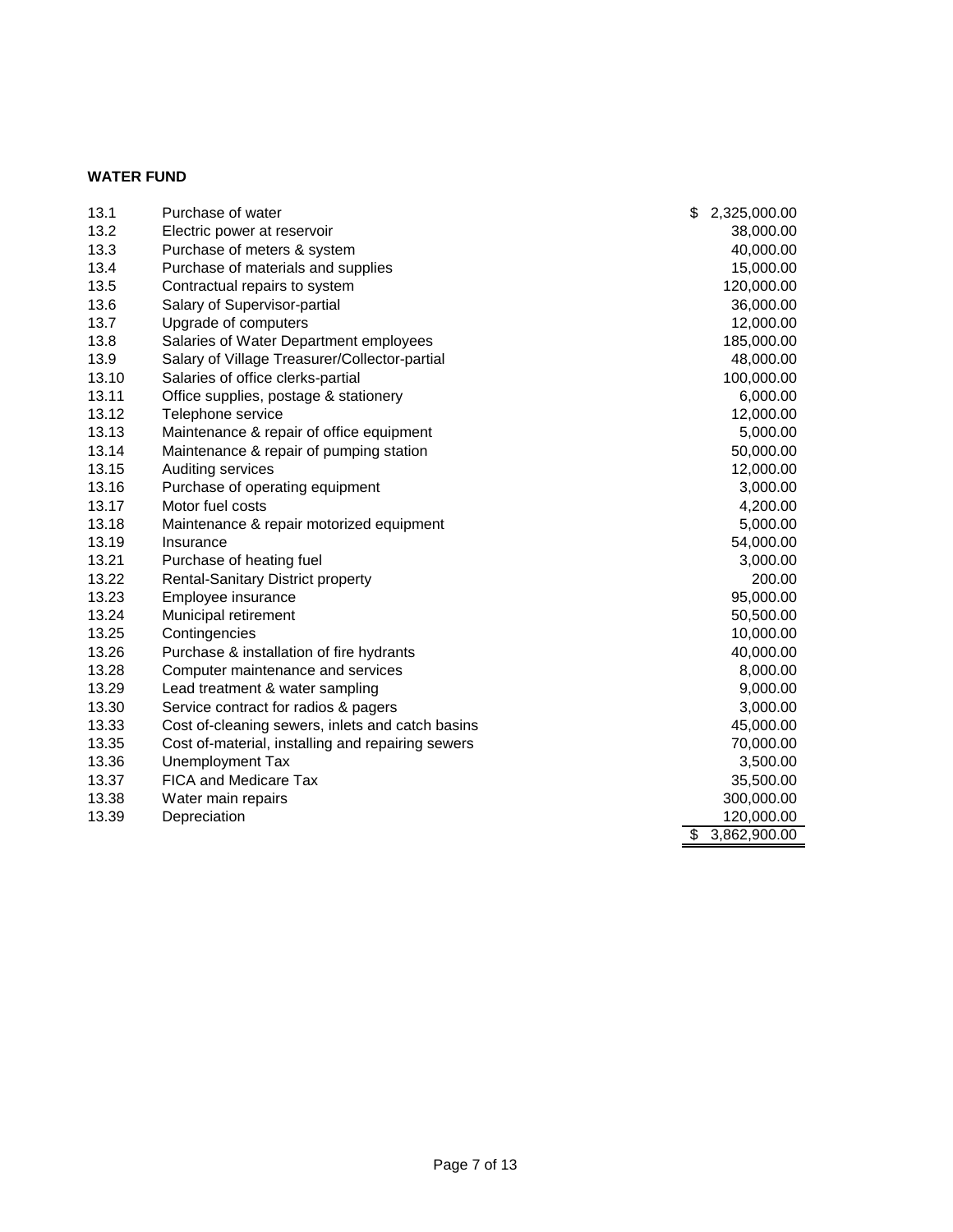### **BOND & INTERST FUND**

|                        | Interest                                 | \$                       | 337,997.00      |
|------------------------|------------------------------------------|--------------------------|-----------------|
|                        | Principal                                |                          | 435,000.00      |
|                        |                                          | \$                       | 772,997.00      |
|                        |                                          |                          |                 |
|                        | <b>CAPITAL PROJECTS FUND</b>             |                          |                 |
|                        | Equipment and other capital expenditures | \$                       | 800,000.00      |
|                        | <b>MOTOR FUEL TAX FUND</b>               |                          |                 |
|                        | Maintenance-salt                         | \$                       | 75,000.00       |
|                        | Maintenance engineering                  |                          | 1,000.00        |
|                        | Construction                             |                          | 260,000.00      |
|                        | Engineering                              |                          | 30,000.00       |
|                        |                                          | $\overline{\mathcal{E}}$ | 366,000.00      |
|                        |                                          |                          |                 |
|                        | <b>EMERGENCY TELEPHONE SYSTEM FUND</b>   |                          |                 |
|                        | Maintenance of system                    | \$                       | 44,000.00       |
|                        | Transfer to Capital Projects Fund        |                          | 36,000.00       |
|                        |                                          | $\overline{\$}$          | 80,000.00       |
| <b>1505 ACCOUNT</b>    |                                          |                          |                 |
|                        |                                          |                          |                 |
|                        | <b>Returned Seizures</b>                 | \$                       | 3,000.00        |
|                        | Equipment                                |                          | 2,500.00        |
|                        | Supplies                                 |                          | 1,000.00        |
|                        | Investigations                           |                          | 1,000.00        |
|                        |                                          | $\overline{\mathcal{E}}$ | 7,500.00        |
|                        |                                          |                          |                 |
|                        | <b>POLICE REVENUE SHARING</b>            |                          |                 |
|                        | Equipment                                | \$                       | 25,000.00       |
| <b>FAMILY DAY</b>      |                                          |                          |                 |
|                        |                                          |                          |                 |
|                        | Program expenses                         | \$                       | 25,000.00       |
|                        |                                          |                          |                 |
| <b>TOTAL-ALL FUNDS</b> |                                          |                          |                 |
|                        |                                          |                          | \$12,897,517.00 |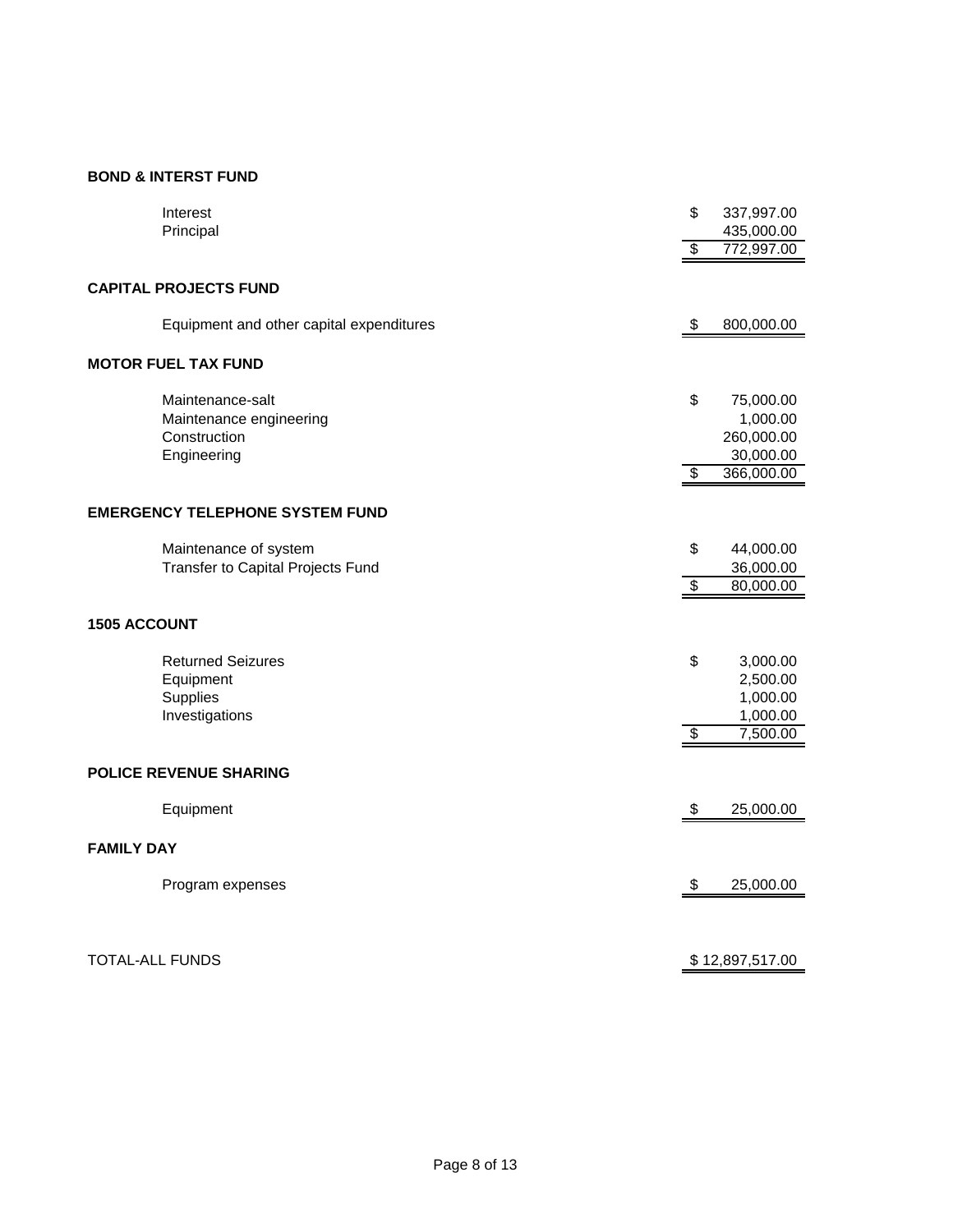## **SUMMARY**

| <b>General Fund</b>                         |                    |
|---------------------------------------------|--------------------|
| <b>Executive and Legislative Department</b> | \$<br>68,200.00    |
| <b>Administration Department</b>            | 273,950.00         |
| <b>Professional Services</b>                | 257,600.00         |
| <b>Police Department</b>                    | 2,432,250.00       |
| <b>Fire Department</b>                      | 1,345,000.00       |
| <b>Public Works Department</b>              | 351,120.00         |
| <b>Public Buildings and Grounds</b>         | 205,000.00         |
| Miscellaneous                               | 25,000.00          |
| <b>Sanitation Department</b>                | 636,000.00         |
| Insurance                                   | 216,000.00         |
| Auditing                                    | 20,000.00          |
| Municipal Retirement Fund                   | 328,000.00         |
| <b>Contributions to Police Pension Fund</b> | 612,000.00         |
| Parks & Recreation                          | 113,000.00         |
| <b>Transfer to Capital Projects Fund</b>    | 75,000.00          |
|                                             | 6,958,120.00<br>\$ |
| <b>Water Fund</b>                           | 3,862,900.00       |
| Bond & Interest Fund                        | 772,997.00         |
| <b>Capital Projects Fund</b>                | 800,000.00         |
| Motor Fuel Tax Fund                         | 366,000.00         |
| <b>Emergency Telephone System Fund</b>      | 80,000.00          |
| 1505 Account                                | 7,500.00           |
| <b>Police Revenue Sharing</b>               | 25,000.00          |
| <b>Family Day</b>                           | 25,000.00          |
| <b>TOTAL-ALL FUNDS</b>                      | \$12,897,517.00    |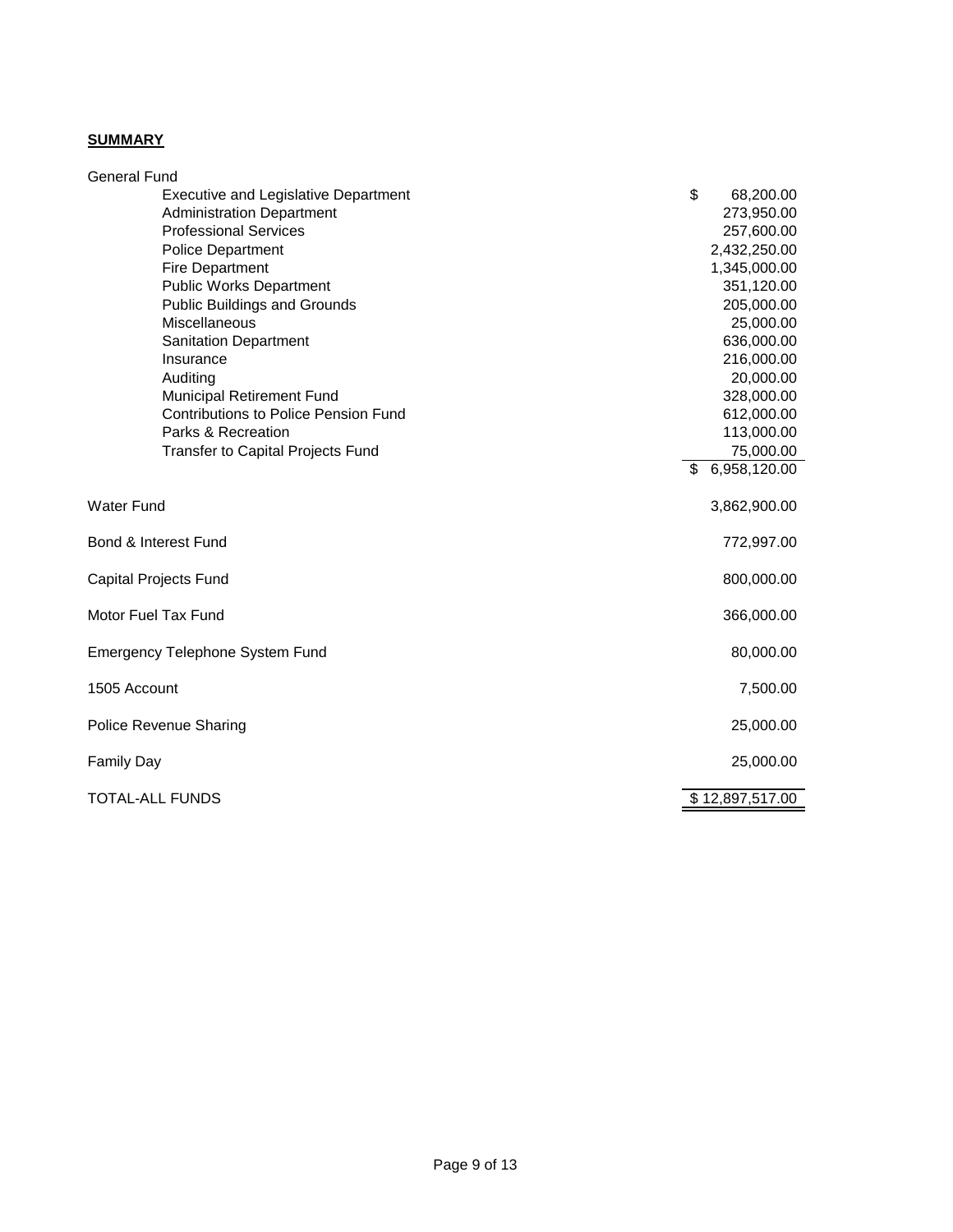SECTION 2. That the unexpended balance, if any, for the foregoing appropriations of this Ordinance and also the excess receipts, if any, in the collection of the tax levy of this year and also the excess, if any of the estimated receipts of this year not belonging to any special fund over the estimates thereof, and all unappropriated receipts of this year not derived from or belonging to any special fund, are hereby appropriated to the General Fund.

SECTION 3. This Ordnance shall be in full force and effect from and after its passage approval and publication as provided by law.

PASSED AND APPROVED at the regular meeting of the President & Board of Trustees of the Village of Stickney, Illinois, this 16th day of September, 2014.

AYES: Trustees DeLeshe, Gomez, Lazansky, Savopoulos, Sleigher, White<br>NAYS: None NAYS: ABSENT: None

> \_\_\_\_\_\_\_\_\_\_\_\_\_\_\_\_\_\_\_\_\_\_\_\_\_\_\_\_\_\_\_\_\_\_\_\_\_\_ Village President

ATTEST:

\_\_\_\_\_\_\_\_\_\_\_\_\_\_\_\_\_\_\_\_\_\_\_\_\_\_\_\_\_\_\_\_\_\_\_\_ Village Clerk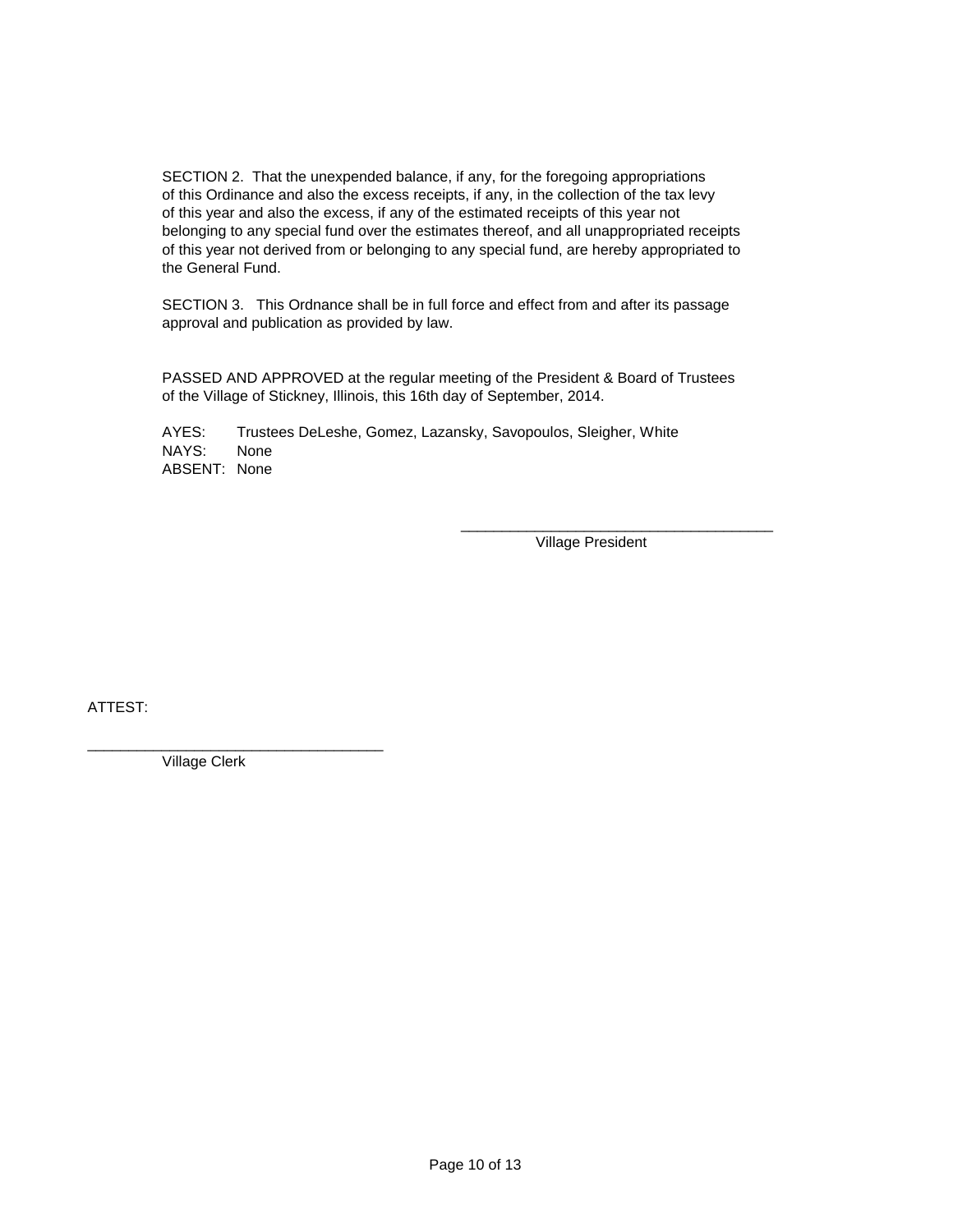#### **CERTIFICATE OF ESTIMATE OF REVENUE**

 I, Kurt Kasnicka, the duly qualified and acting Chief Fiscal Officer of the VILLAGE OF STICKNEY, Cook County, Illinois, do certify the following estimate of revenue for the fiscal year beginning May 1, 2014 and ending April 30, 2015.

#### **GENERAL FUND**

| Real estate taxes                 | \$<br>2,458,045.00 |
|-----------------------------------|--------------------|
| Personal property replacement tax | 140,000.00         |
| State income tax                  | 800,000.00         |
| State sales tax                   | 775,000.00         |
| Race Track - Admission tax        | 7,000.00           |
| Race Track - Parking tax          | 7,000.00           |
| Interest                          | 300.00             |
| Garbage disposal fees             | 300,000.00         |
| Police fines                      | 280,000.00         |
| <b>Business licenses</b>          | 87,000.00          |
| Liquor licenses                   | 12,000.00          |
| Cigarette licenses                | 300.00             |
| <b>Tank Licenses</b>              | 19,000.00          |
| Auto licenses                     | 60,000.00          |
| <b>Truck licenses</b>             | 15,500.00          |
| Animal licenses                   | 3,200.00           |
| Amusement/machine licenses        | 24,000.00          |
| Road & Bridge real estate taxes   | 8,000.00           |
| <b>Building permits</b>           | 45,000.00          |
| Video gaming tax                  | 48,000.00          |
| Utility tax - electric            | 325,000.00         |
| Utility tax - gas                 | 415,000.00         |
| Utility tax - telephone           | 205,000.00         |
| Franchise tax                     | 63,000.00          |
| Real estate transfer tax          | 70,000.00          |
| Entertainment fees                | 6,000.00           |
| Miscellaneous                     | 90,175.00          |
| Special events                    | 12,000.00          |
| Parks & recreation                | 15,000.00          |
| Motorcycle licenses               | 300.00             |
| Real estate exempt fees           | 1,800.00           |
| Ambulance fees                    | 150,000.00         |
| Sidewalk program                  | 6,000.00           |
| Real estate inspection fee        | 4,000.00           |
| <b>Grant - Fire Department</b>    | 47,500.00          |
| Rental of towers                  | 123,000.00         |
| Miscellaneous - Police Department | 20,000.00          |
| Miscellaneous - Fire Department   | 15,000.00          |
| Reserves                          | 300,000.00         |
|                                   | \$<br>6,958,120.00 |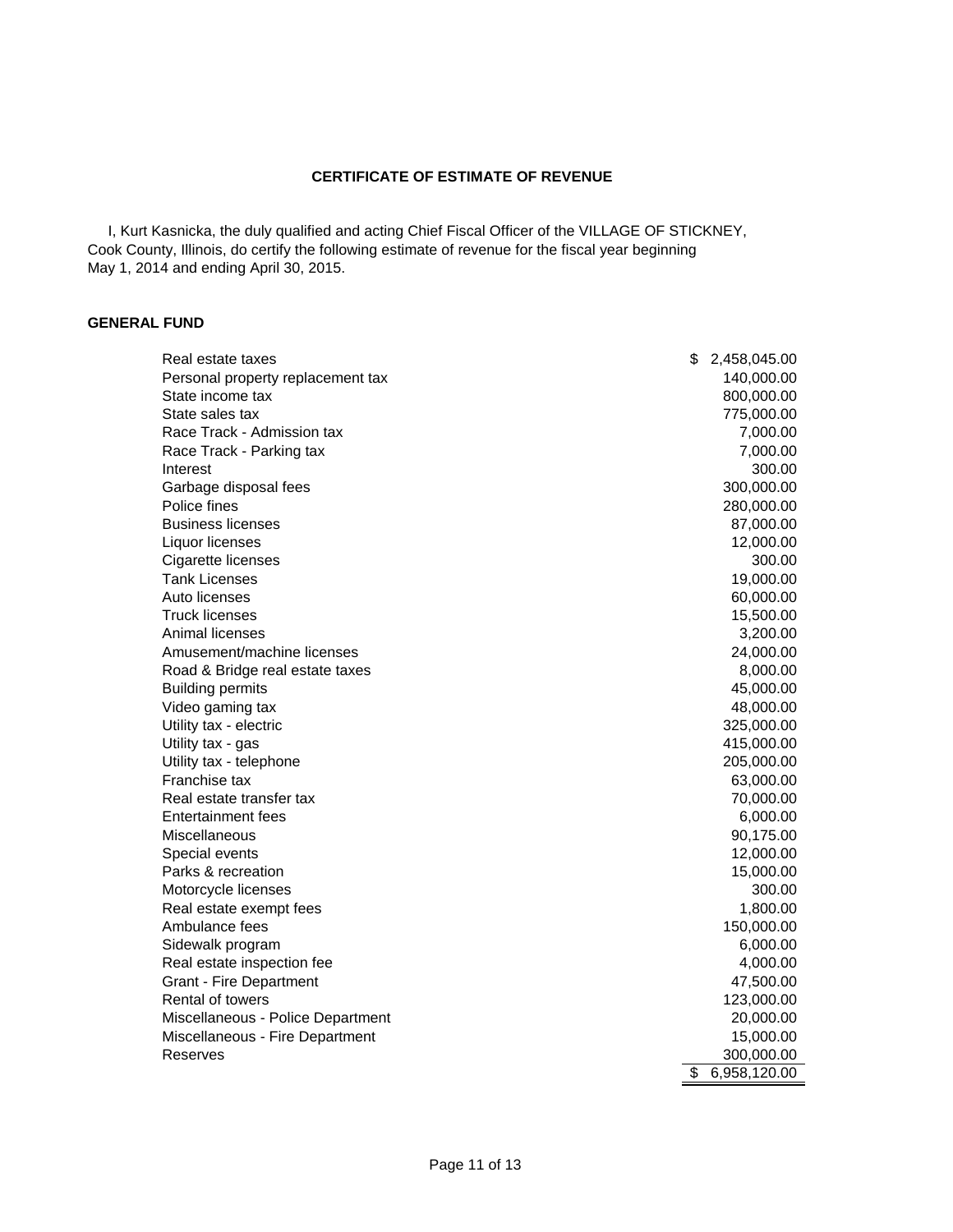### **WATER FUND**

| Water Billings - Residential                  | \$                    | 1,032,000.00 |
|-----------------------------------------------|-----------------------|--------------|
| Water Billings - Commercial                   |                       | 344,000.00   |
| Water Billings - Industrial                   |                       | 2,064,000.00 |
| Miscellaneous                                 |                       | 20,600.00    |
| Recycling fees                                |                       | 2,000.00     |
| Interest                                      |                       | 300.00       |
| <b>Reserves</b>                               |                       | 400,000.00   |
|                                               | \$                    | 3,862,900.00 |
| <b>BOND &amp; INTEREST FUND</b>               |                       |              |
| Real estate taxes                             | \$                    | 772,997.00   |
| <b>CAPITAL PROJECTS FUND</b>                  |                       |              |
| Grants                                        | \$                    | 323,700.00   |
| Interest                                      |                       | 50.00        |
| <b>Transfer from General Fund</b>             |                       | 75,000.00    |
| Transfer from Emergency Telephone System Fund |                       | 36,000.00    |
| Lease Proceeds                                |                       | 250,000.00   |
| Reserves                                      |                       | 115,250.00   |
|                                               | \$                    | 800,000.00   |
| <b>MOTOR FUEL TAX FUND</b>                    |                       |              |
| Motor Fuel Tax Allotments                     | \$                    | 160,000.00   |
| Interest                                      |                       | 80.00        |
| Grants                                        |                       | 60,000.00    |
| Reserves                                      |                       | 145,920.00   |
|                                               | \$                    | 366,000.00   |
| <b>EMERGENCY TELEPHONE SYSTEM FUND</b>        |                       |              |
| 911 emergency surcharge tax                   | $\boldsymbol{\theta}$ | 80,000.00    |
| <b>1505 ACCOUNT</b>                           |                       |              |
| Seizures                                      | \$                    | 5,550.00     |
| Director of Illinois State Police             |                       | 1,950.00     |
|                                               | \$                    | 7,500.00     |
|                                               |                       |              |
| <b>POLICE REVENUE SHARING</b>                 |                       |              |
| Police revenue sharing                        | P                     | 25,000.00    |